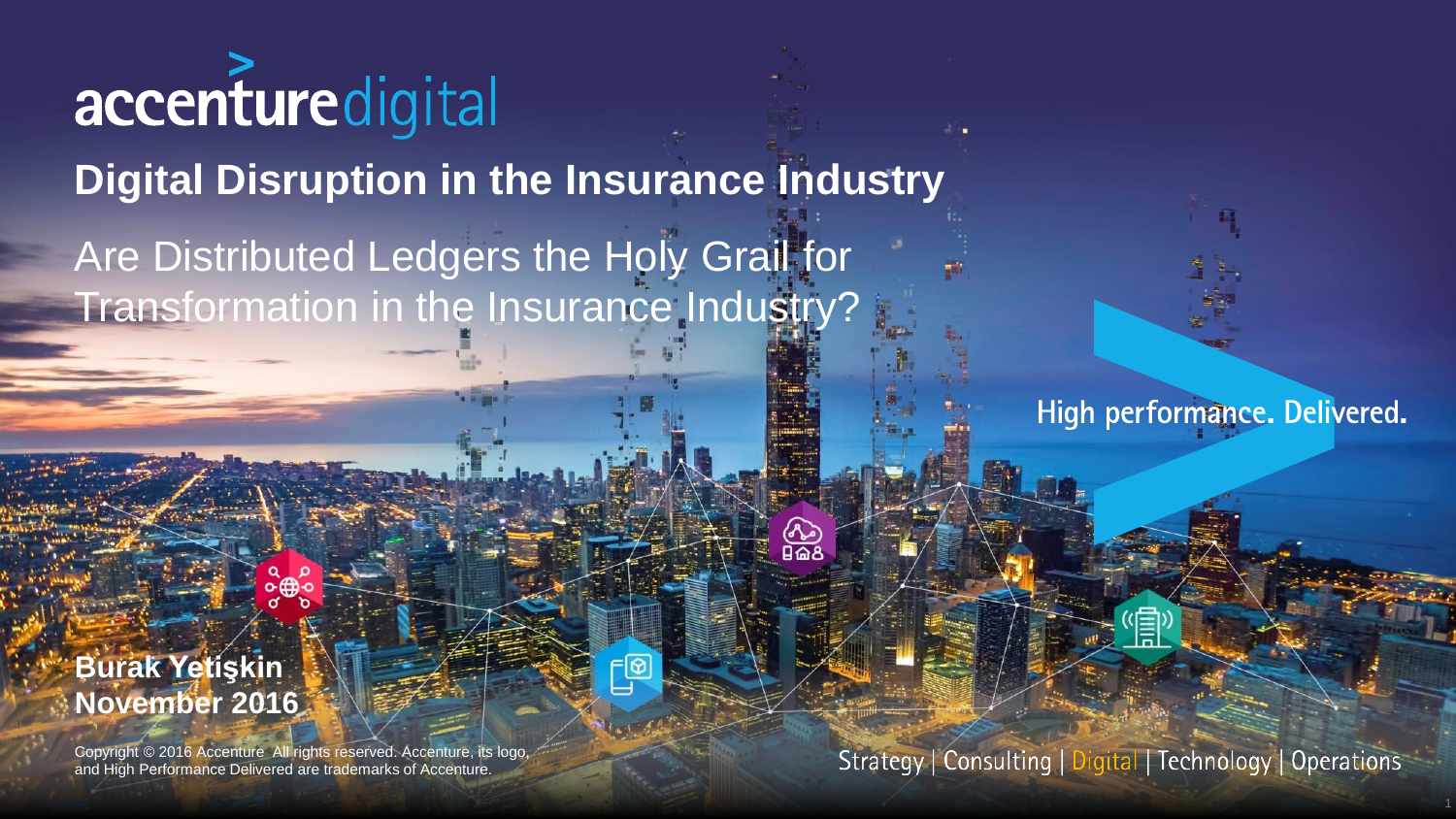## **Insurance - more administration than offering best protection services to its customers**

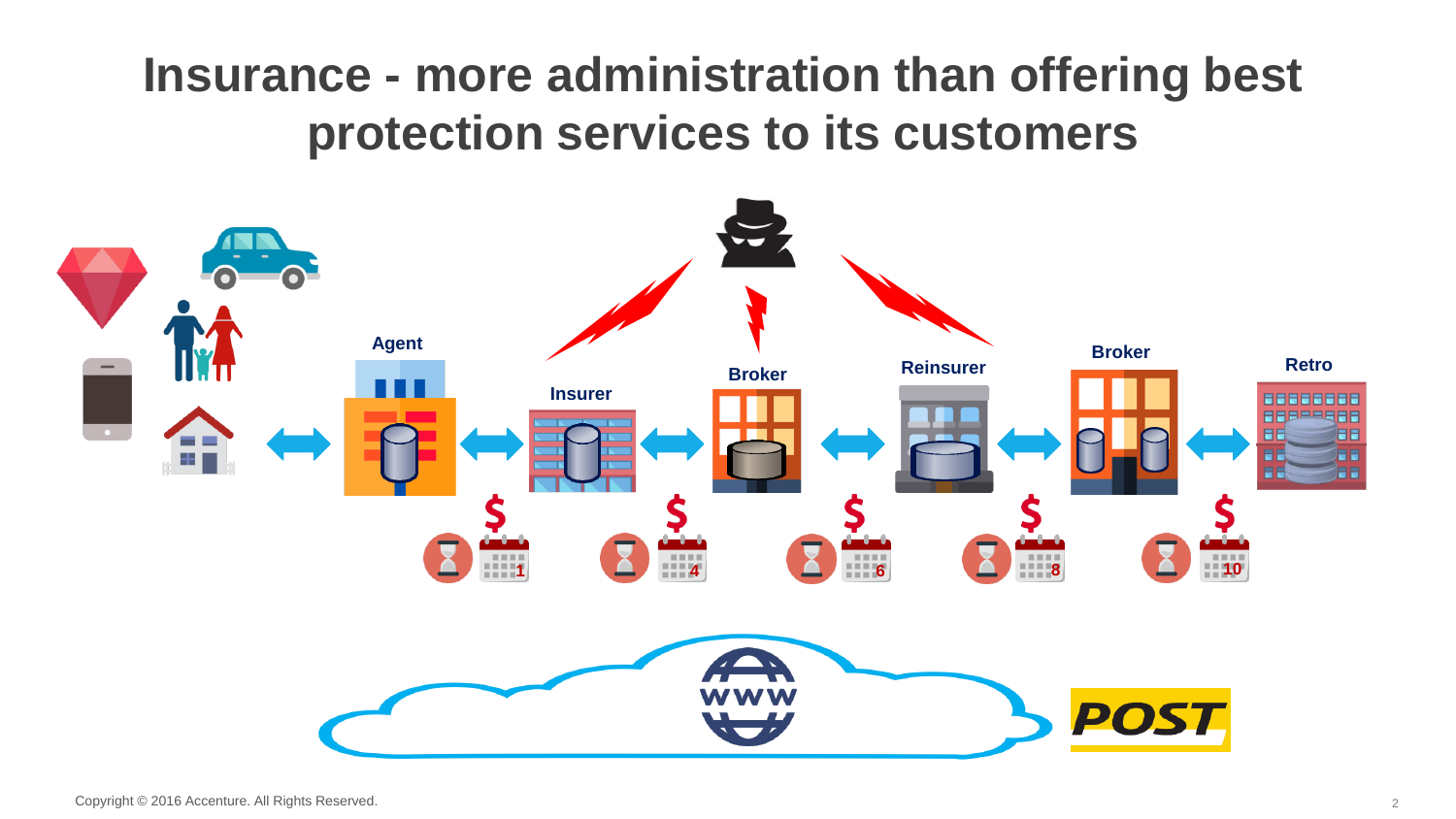# **In the "Information" Internet, Insurance Customers Pay to Process Information**

**Imagine What If…**

No middleman would be required to make a **trusted transaction**?

**No data copies** are used but distributed replicas of the single truth?

Contracts would carry **automatically executable business rules**?

Processing was **resilient** to hacking, fraud and system outages??

#### **…insurance would enter the Age of Distributed Ledgers**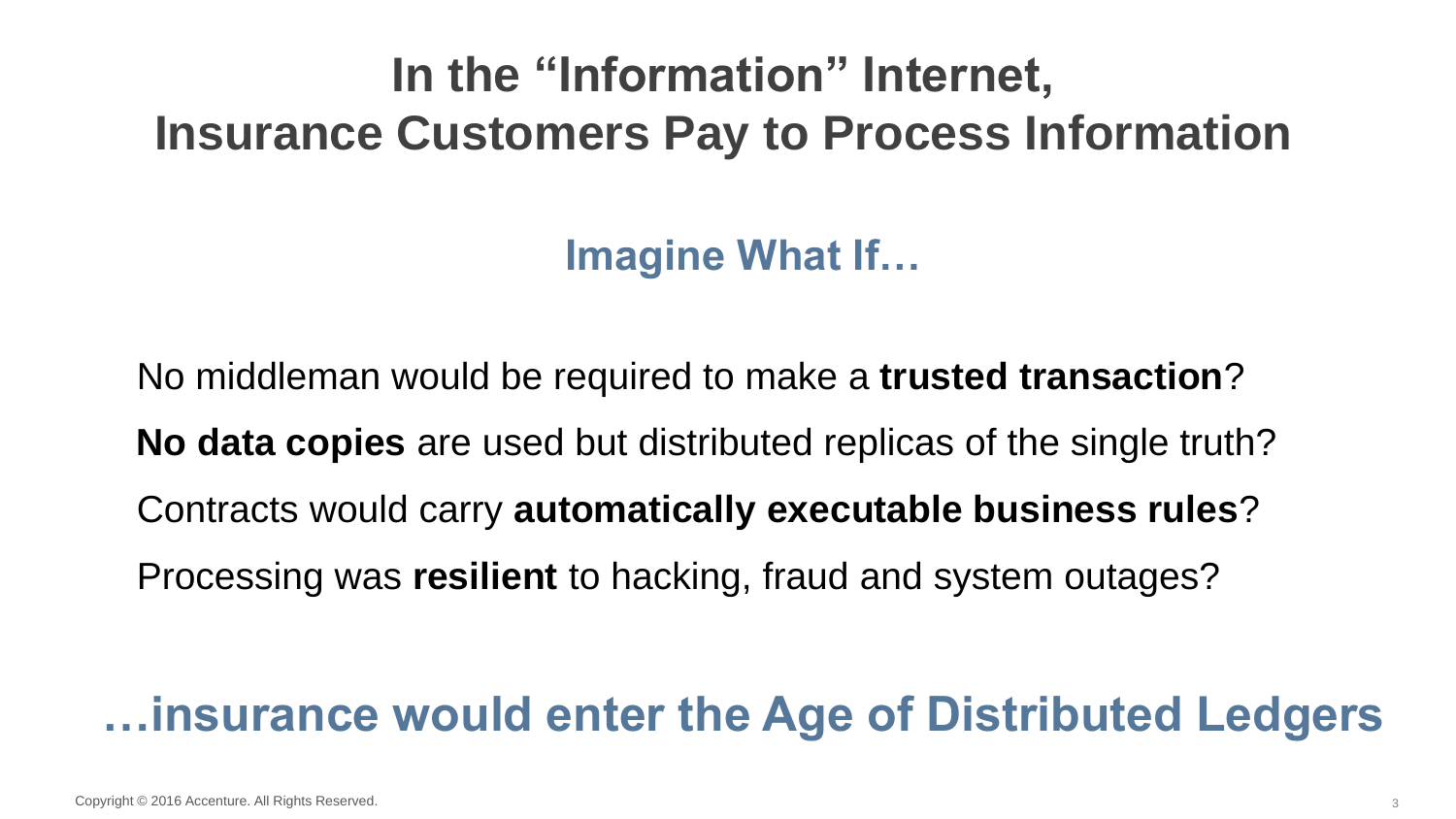# **Why and How are the Stars Aligned to Enter the Age of a Network of Distributed Ledgers, also for Insurance?**



- Redundant Storage
- **Strong Cryptography**
- Decentralized Consensus
- Smart contracts
- Universal data types
- Moore's law
- Combinatorial technology
- Distributed Computing
- Collaboration drives networked intelligence
- Transparency creates trust
- Sharing and understanding the new power of the commons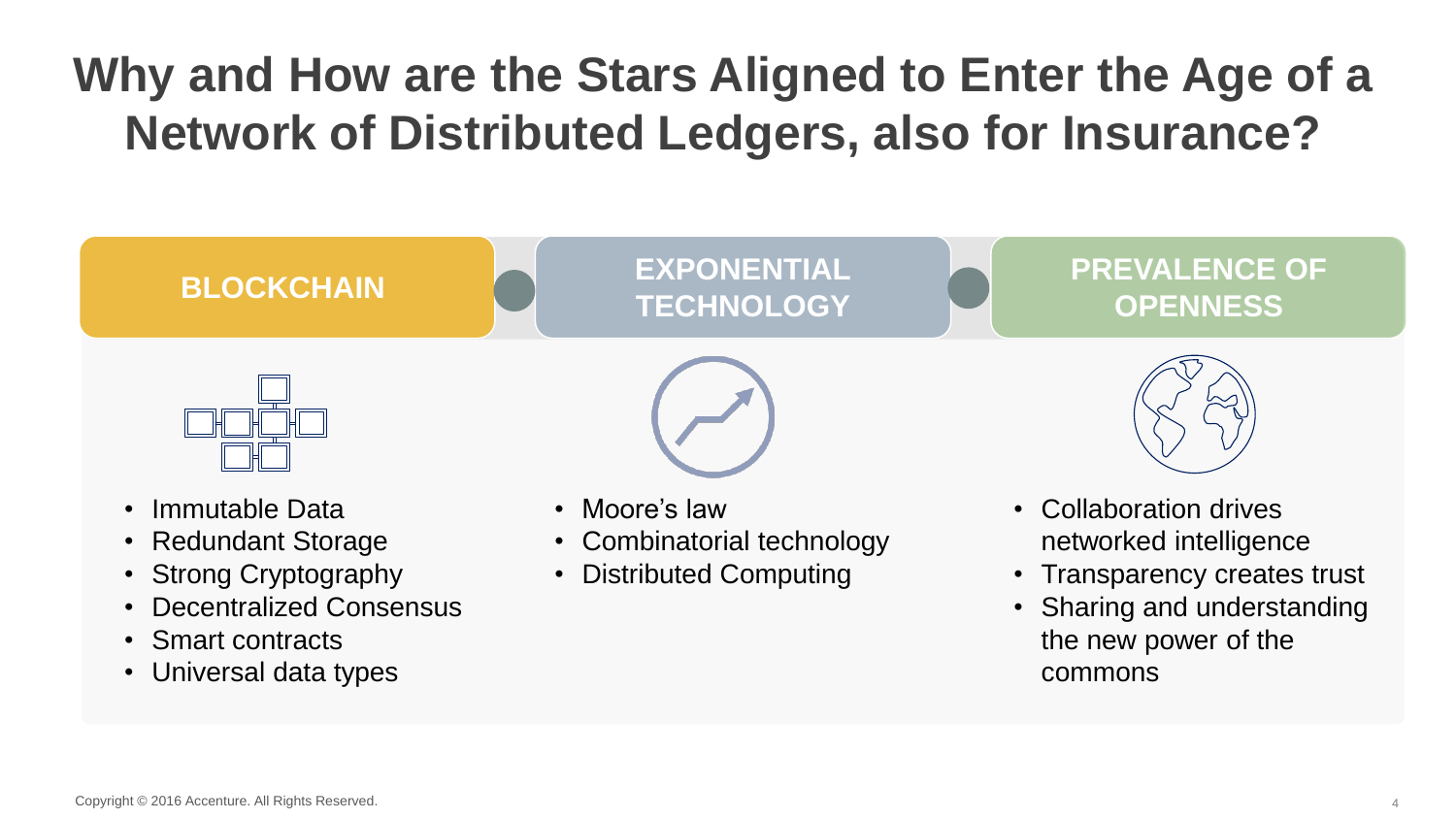## **Distributed Ledgers are being used in various Industries since 2008, but insurance is lagging behind**



**Insurance?**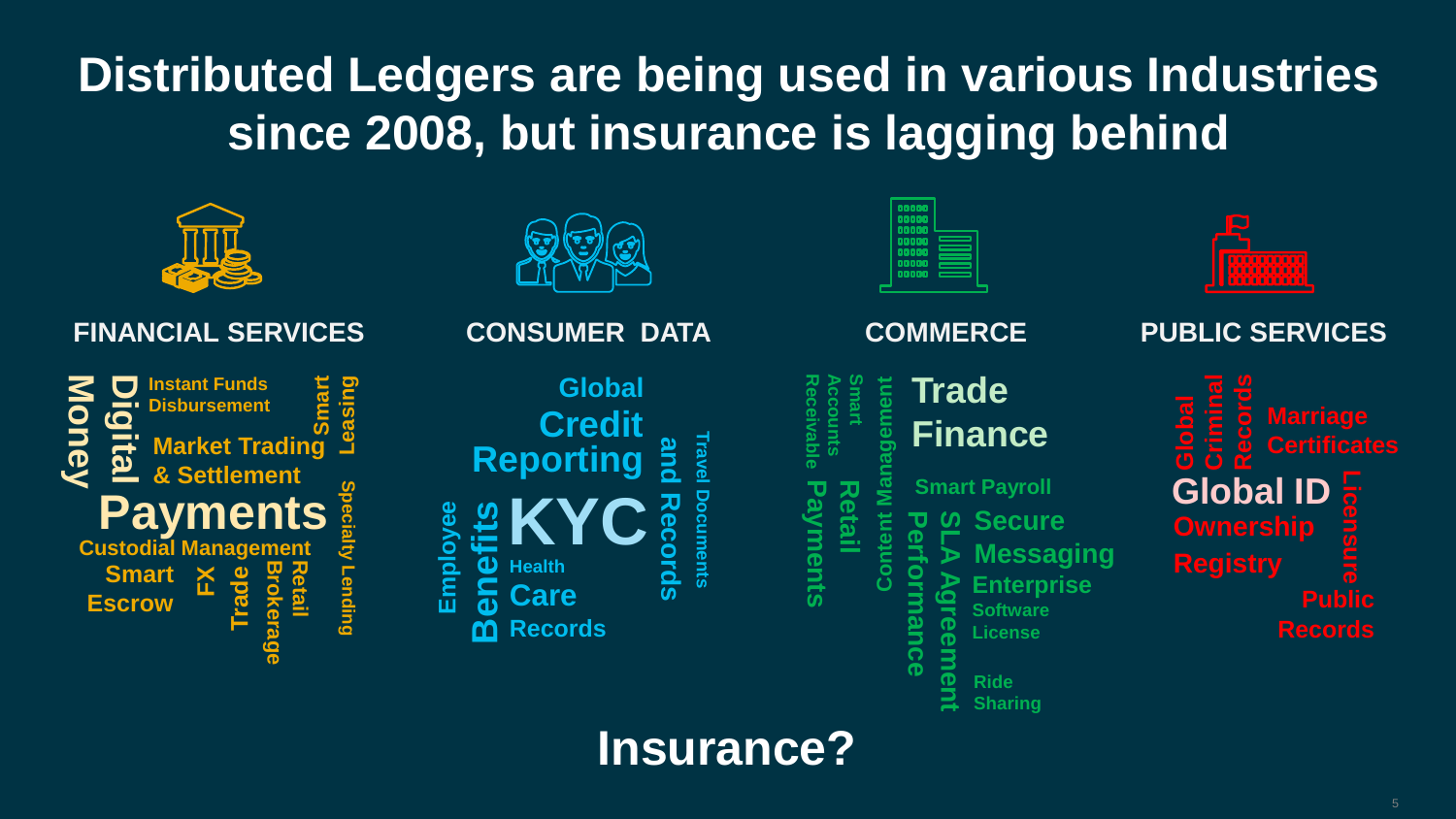### **So, what can the Insurance Customer expect from this?**







#### **CONVENIENCE FASTER &**

# **LOWER COST**

**PRIVACY & PROTECTION**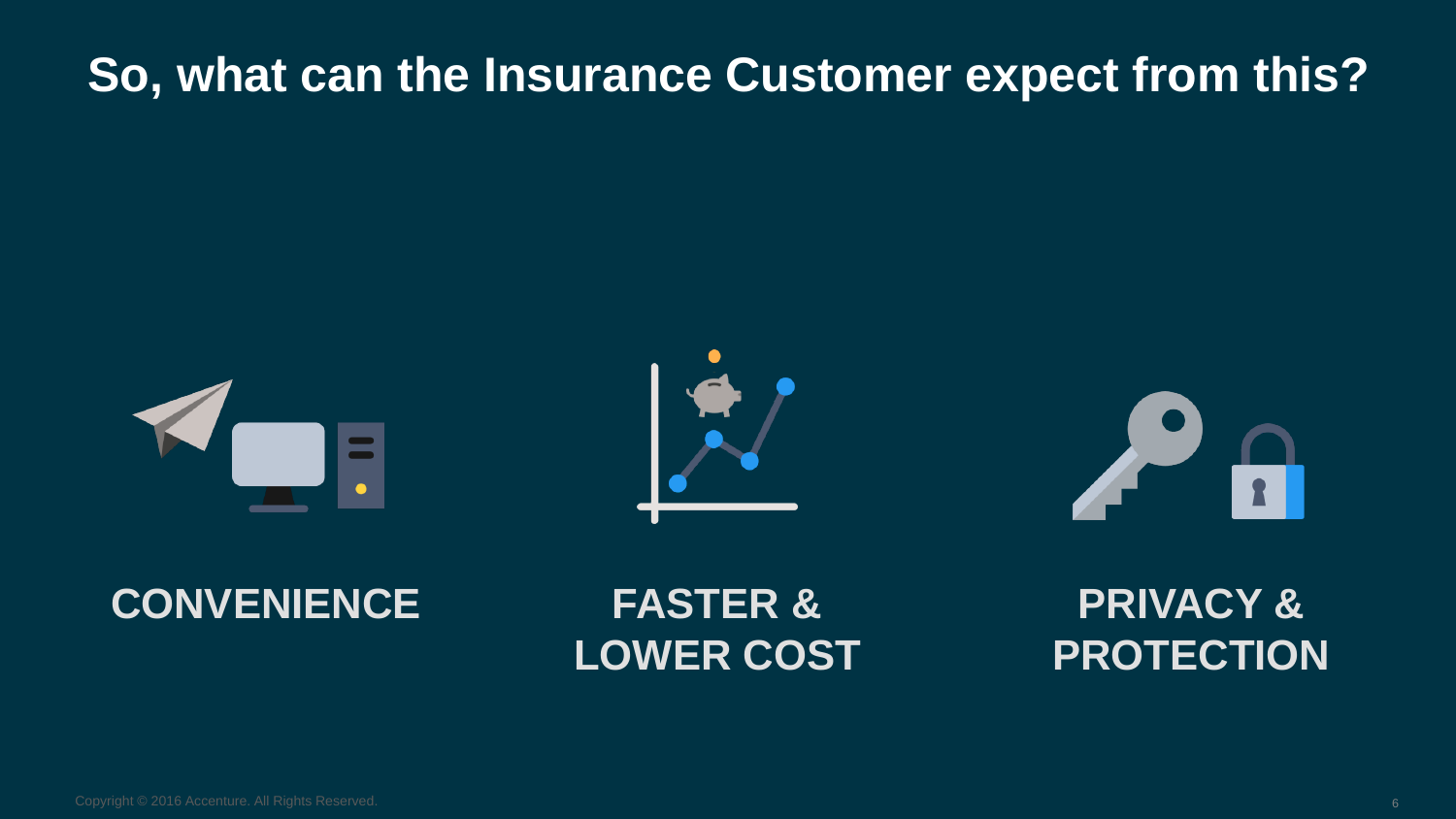# **How is the Insurance Ecosystem meeting these expectations by adopting Distributed Ledgers?**